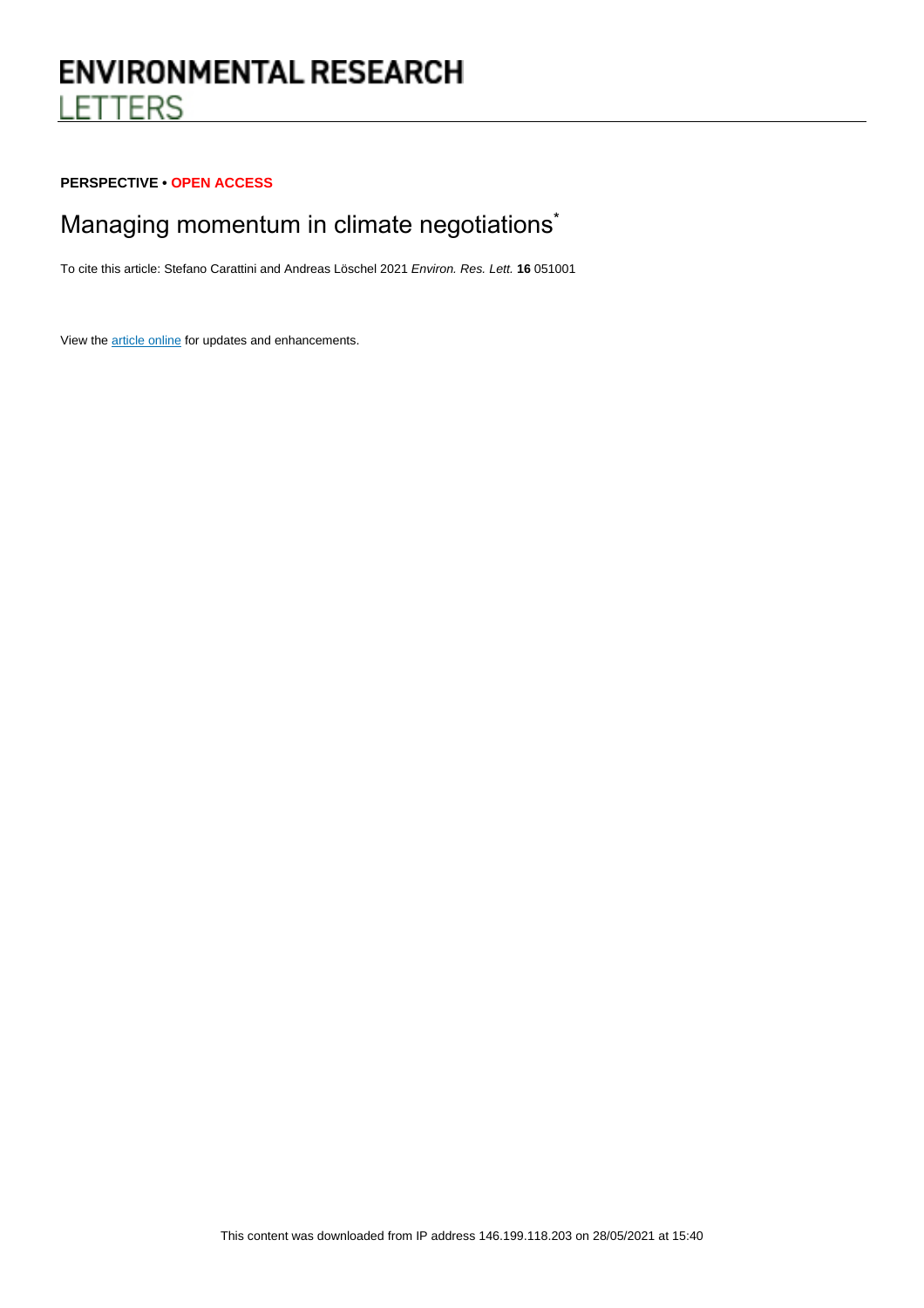#### **ENVIRONMENTAL RESEARCH LETTERS**

## CrossMark

#### **OPEN ACCESS**

**RECEIVED**

11 December 2020

**REVISED** 1 April 2021

**ACCEPTED FOR PUBLICATION**

7 April 2021

**PUBLISHED** 4 May 2021

Original content from this work may be used under the terms of the [Creative Commons](https://creativecommons.org/licenses/by/4.0/) [Attribution 4.0 licence](https://creativecommons.org/licenses/by/4.0/).

Any further distribution of this work must maintain attribution to the author(s) and the title of the work, journal citation and DOI.



**PERSPECTIVE**

### Managing momentum in climate negotiations*[∗](#page-1-0)*

#### **Stefano Carattini**[1](#page-1-1),[2,](#page-1-2)[3,](#page-1-3)[4,](#page-1-4)*[∗](#page-1-5)* **and Andreas Löschel**[5](#page-1-6)

- <span id="page-1-1"></span><sup>1</sup> Georgia State University, Atlanta, GA, United States of America
- CESifo, Munich, Germany
- <span id="page-1-2"></span>3 London School of Economics and Political Science, London, United Kingdom
- <span id="page-1-3"></span>University of St. Gallen, St. Gallen, Switzerland
- <span id="page-1-4"></span><sup>5</sup> University of Münster, Münster, Germany
- <span id="page-1-6"></span><span id="page-1-5"></span>Author to whom any correspondence should be addressed.

**E-mail: [scarattini@gsu.edu](mailto:scarattini@gsu.edu)**

*∗*

**Keywords:** international environmental agreements, cooperation, beliefs, climate change

#### **1. Introduction**

The sessions of the conference of the parties (COP) represent the most well-known negotiating venue on climate change. Since COP1 in 1995, the COP has been meeting every year under the auspices of the United Nations Framework Convention on Climate Change (UNFCCC). Every year since 1995, it has attracted thousands of diplomats and observers from academia, industry, and non-governmental organizations. The only exception is 2020, when the session of the COP was canceled due to the COVID-19 pandemic and its agenda moved to the 2021 session, an important element to which we return.

For many years, the sessions of the COP received attention mostly from stakeholders directly involved in the negotiating process such as governments and environmental organizations. However, as shown in figure [A.1](#page-6-0) in the appendix, in recent times media and public attention to the sessions of the COP have increased substantially, in particular since the 2015 session of the COP in Paris. Such evolution provides both upsides and downsides. The most obvious upside is that interest by the media and concerned citizens creates pressure on negotiators and policymakers to increase ambition and show progress on all issues on the agenda. Media attention and pressure from environmental organizations can arguably be very helpful to increase ambition, as long as expectations are set reasonably. Over the last few years, climate change has become in many countries one of the top policy issues (Lloyd's Register Foundation, and Gallup [2019\)](#page-6-1), thanks in part to Greta Thunberg, the climate strikes, and the Friday for the Future and Extinction Rebellion movements.

However, there is also an important downside, to which we would like to draw attention, while at the same time providing suggestions for potential solutions. This important downside is that, in presence of high media coverage and high expectations from the general public, disagreement on technical issues, which may legitimately take years to be addressed, may come across as evidence of failing international cooperation on climate change mitigation. As a result, this focus on technical issues may lead to a lack of momentum in climate negotiations, which can be detrimental to the ultimate goal of increasing ambition.

Indeed, only every few years the sessions of the COP focus directly on the need for countries to set more ambitious goals. While the ultimate objective of climate negotiations is always to work on closing the gap between current emissions goals and the need to prevent dangerous interferences with the climate system, very often delegates meet at the sessions of the COP to discuss mostly technical details. That was the case for both COP24 in Katowice in 2018 and COP25 in Madrid in 2019 (Schneider *et al* [2019](#page-6-2)).

The UNFCCC bases its decisions on unanimity rules. Requiring all countries to agree on climate policies imposes a very high bar. Climate change mitigation is a global public good, prone to potential free riding, and with important heterogeneity in domestic preferences for climate action, costs of achieving emissions reductions, and expected damages from climate change. Hence, reaching consensus on complex technical issues can take time, without necessarily having substantial implications for the core

<span id="page-1-0"></span>*<sup>∗</sup>* We thank Alina Averchenkova, Samuel Fankhauser, Garth Heutel, Steffen Kallbekken, and two anonymous reviewers for very useful comments on a previous version of this paper. Carattini acknowledges support from the Swiss National Science Foundation, Grant Number PZ00P1\_180006/1, as well as from the Grantham Foundation for the Protection of the Environment through the Grantham Research Institute on Climate Change and the Environment and from the ESRC Centre for Climate Change Economics and Policy.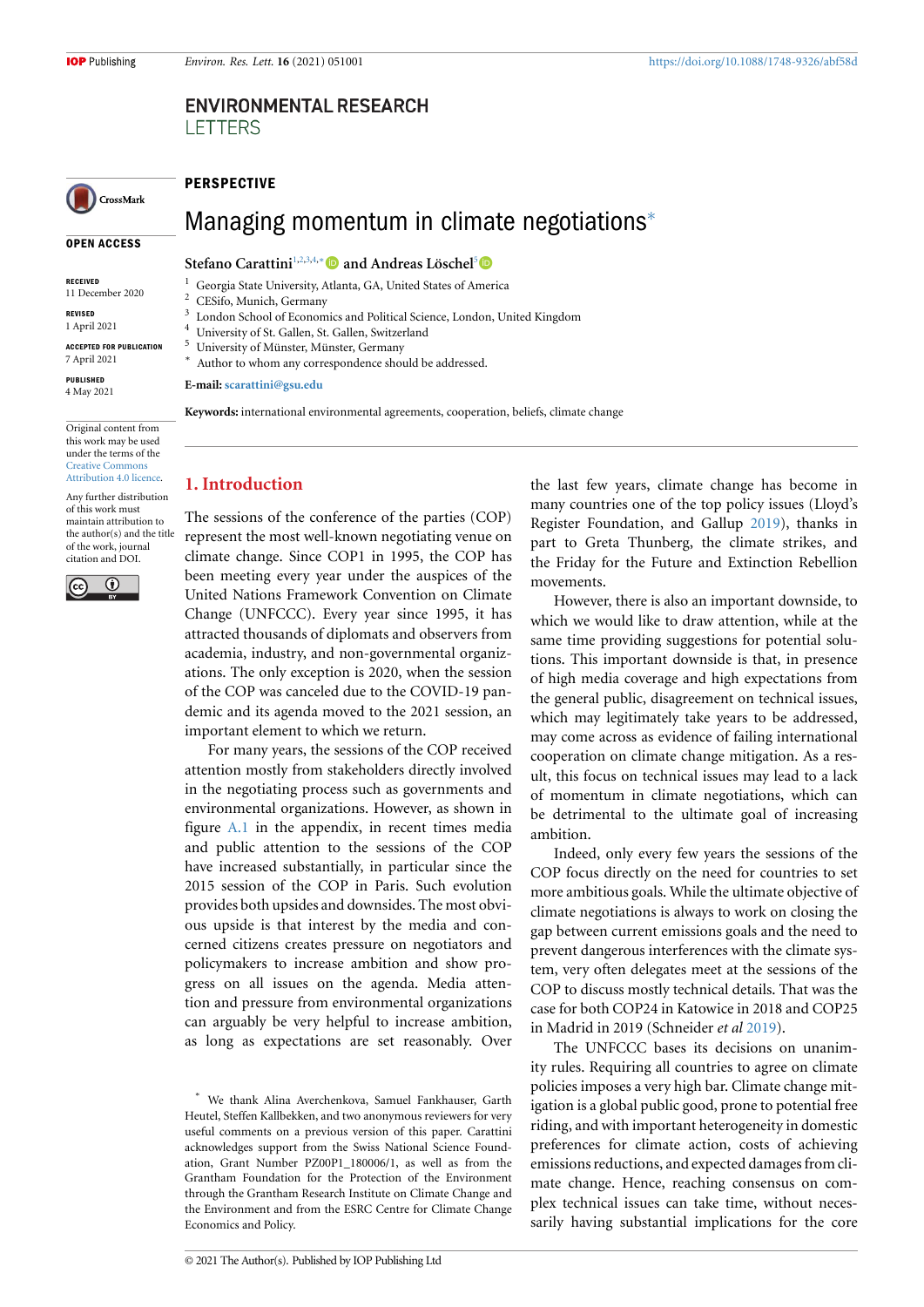**IOP** Publishing

challenge of tackling climate change. For the latter, setting ambitious targets at the country level, and fulfilling them, are the most important elements, for which the bottom-up approach implemented in the COP's session of 2015 gives countries some flexibility, thus relaxing the strict constraint of unanimously agreeing on one-size-fits-all measures (another point to which we return).

Our main argument is that the combination of very high interest by the media and concerned citizens, very high expectations, and a narrow focus on a few selected items on the agenda of climate negotiations, especially technical issues, may lead to a persistent perception of failure beyond what is justified by actual progress by negotiators and policymakers under the rules by which they operate. In turn, such widespread perception can weaken the potential to rally countries towards more ambitious goals and to isolate recalcitrant countries through 'naming and shaming'. It can also create perverse incentives for recalcitrant countries to generate even more disagreement on technical issues, to give the impression that international cooperation on climate change mitigation is generally failing, and to potentially lead climate action to lose momentum. The 2019 session of the COP is a good case in point. In 2019, media attention and expectations were so high that, at its end, COP25 was considered by commentators as a failure (see Streck [2020](#page-6-3) for a representative example), despite the technical nature of the negotiations that were not completed during the session, and the very important progress achieved in other areas during the year, including the pledge by an important number of countries to reach net zero by 2050, or the launch of the Coalition of Finance Ministers for Climate Action.

In our opinion, in the current context downsides from high expectations and high media coverage are starting to exceed upsides, absent any adjustment. We suggest the following potential solutions, which in part build on the experimentation with remote interactions that the COVID-19 pandemic has allowed. First, technical issues may be discussed in less public and more regular events, leveraging the ability of negotiators to join remotely. Second, club approaches can be used to bypass the deadlock caused by unanimity rules, in particular concerning technical issues, and potentially also to fast track negotiations. Club approaches can facilitate progress, can provide signals of cooperation when unanimous agreements are hard to reach so to maintain momentum, and can represent credible alternatives to unanimity to reduce the incentives of recalcitrant countries to delay unanimous agreements. Third, United Nations leaders, and influential environmentalists, can try to set expectations consistently with the functioning of the COP and manage them accordingly, paying attention to both areas in which progress is made, including through club approaches, and areas facing gridlocks.

The role of ambition is crucial at COP26 and no negotiation on technical issues, no matter how important, should distract negotiators, policymakers, and observers alike from the task at hand, which is building on the current momentum and strengthen and homogenize country pledges.

The remainder of the paper is organized as follows. Section [2](#page-2-0) describes in detail the main issue analyzed in this paper. Section [3](#page-3-0) provides some suggestions for potential solutions. Section [4](#page-5-0) concludes.

#### <span id="page-2-0"></span>**2. The issue: unanimity rules and high expectations and media coverage**

Unanimity rules apply to all international agreements, since countries are sovereign, they have the right of political self-determination, are equal on a legal basis, and are free to handle their domestic affairs without external intervention, which are the basis of what is known as the Westphalian system. In the case of global public goods such as climate change mitigation, unanimity rules following from the Westphalian system make progress on international climate negotiations harder to achieve, thus creating the 'Westphalian dilemma' (Nordhaus [2015](#page-6-4)).

Already when defining countries' ambition levels, climate negotiations had to introduce some flexibility to achieve success, as done with the Paris Agreement. The bottom-up approach implemented in the session of the COP of 2015 introduced flexibility in international climate negotiations, by leaving to countries to determine how ambitious they want to be in their emissions goals or pledges (technically known as Nationally Determined Contributions, NDCs), depending also on internal and external pressure. That is, this solution leaves to countries the decision over individual effort levels, which contributes to relax the constraint of unanimously agreeing on one-size-fits-all measures. This bottom-up approach largely relies on domestic actors pressuring governments to make ambitious pledges. It also relies on citizens and governments feeling that other countries are also doing their part, which is how conditional cooperation works (Carattini *et al* [2019b\)](#page-6-5). So far, this system has been working relatively well. The emissions pledges in the Paris Agreement, when summed up, are expected to lead to emissions reductions able to keep temperature increases within 3 *◦*C above pre-industrial levels, which is supposed to only be a starting point, as through the ratcheting mechanism countries are expected to update their pledges at regular intervals, constantly increasing their ambition and their domestic efforts to decarbonize. Many countries have already done so, a point to which we return.

The approach that led to the Paris Agreement has, however, left some gaps, in the form of technical aspects to be sorted over the first years of the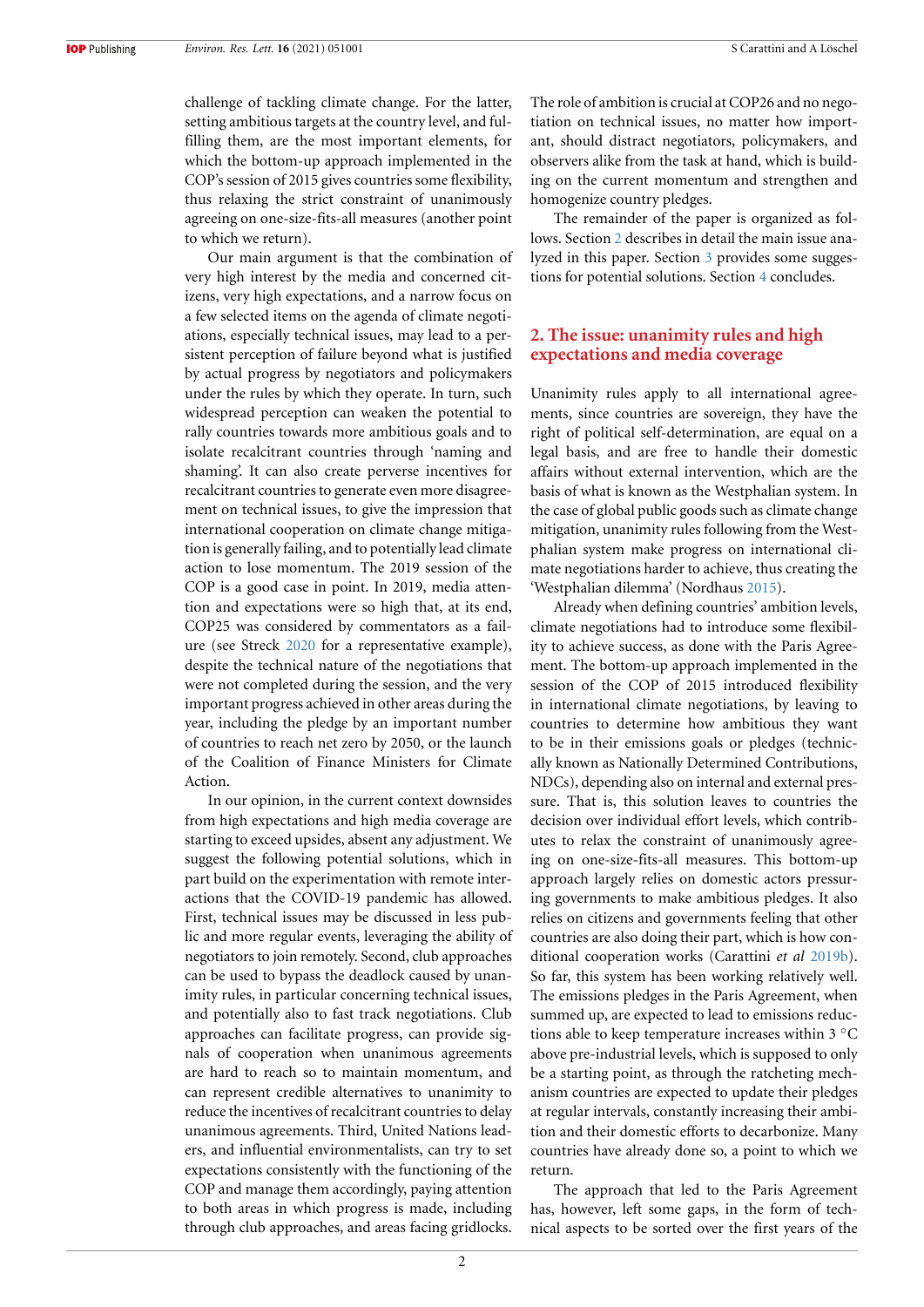agreement. Unanimity is, in principle, required to deal with these complex technical aspects.

In this piece, we argue that the combination of very technical issues, high media exposure and expectations from the general public, and unanimity rules is very detrimental to climate cooperation. The main reason is that it is relatively easy for countries opposed to climate change mitigation to delay action and prevent agreement on such technical issues, especially when there are already many legitimate concerns, for instance related to the integrity of carbon trading mechanisms. Several countries took a minority stance and opposed an agreement on the use of Internationally Transferable Mitigation Outcomes (ITMOs) at COP25. A similar process had happened the previous year at COP24.

Many technical issues being negotiated at the sessions of the COP, such as on ITMOs, ultimately do not directly determine levels of ambition, which are what is most important, but rather how such ambition is achieved, in particular in terms of costeffectiveness. Costs matter, because they affect households and, over the long run, potentially the ability of governments to increase their pledges. However, given that cost-effectiveness can also be influenced through other measures not requiring international consensus (e.g. through a wider adoption of carbon pricing), the overbearing negative light shone on disagreements over technical issues at the sessions of the COP is likely counterproductive.

Despite the technical nature of many sessions of the COP, media attention has steadily increased in recent years. In 2019, very high media attention and expectations led commentators to declare COP25 a failure (see again Streck [2020](#page-6-3) for a representative example). Commentators came to such conclusion despite the important number of countries, representing about 10% of global greenhouse gas emissions, which had pledged a few weeks earlier to reach net zero by 2050 and sent a clear signal to the rest of the world, even when ambition was not going to be formally on the agenda until the session of the COP of 2020 (now postponed to 2021).

Hence, given the relative importance, when compared to setting ambition, of the technical issues discussed at COP25, the major success of countries opposing ambitious climate mitigation was not to fail climate action, but to give the world the *perception* that climate action was failing. We argue that such perception may be problematic, in that it may lead to a feeling of powerlessness and despair among the general public, even when climate change has become a top item on the policy agenda, arguably largely thanks to increased pressure from citizens.

Further, such focus on technical issues may also distract from progress in other areas, such as the launch of the Coalition of Finance Ministers for Climate Action, which may play a very important role in the long run in securing mitigation efforts from all countries in the world, by mobilizing resources and expanding the use of cost-effective solutions such as carbon pricing, possibly in a coordinated fashion. It is noteworthy that this World-Bank-led initiative follows a club approach, with some 50 countries participating, representing about 30% of global gross domestic product.

#### <span id="page-3-0"></span>**3. Some suggestions for potential solutions: more frequent and less public interactions on technical issues, club approaches, and expectation management**

Some important lessons follow from this experience, which could be addressed in the moment of reflection created by the ongoing pandemic. To be clear, the coronavirus is no good news for climate change mitigation. Even during 'normal' recessions, climate change drops in importance among the general public (Kahn and Kotchen [2011](#page-6-6)).

At the same time, however, the coronavirus offers a window of opportunity to climate negotiators to figure out the next steps and try new approaches. The absence of a session of the COP in 2020 gives negotiators additional time to address technical issues behind the scenes, including through club approaches. COP26 will focus on ambition, for which high media exposure and attention by the public are important, if combined with plausible expectations. With COP26 postponed by one year, policymakers and negotiators have more time to act and prepare accordingly. Governments should also be given extra time to release their updated pledges or to revise the ones that were released in the midst of the pandemic, as it was the case with Japan (see Moisio *et al* [2020\)](#page-6-7).

In the meantime, climate negotiators have time to expand the use of alternative settings to work out the differences across countries on most technical issues. Using a high-level event that attracts enormous attention and happens only once a year to negotiate over technical details that may require continuous discussions may not be the best way to proceed, and can also send misleading signals about lack of progress on actual climate action. Potential alternative settings include the Subsidiary Body for Scientific and Technological Advice, where the talks on ITMOs are currently taking place, as well as the global and regional meetings of the World Economic Forum. Most importantly, with these alternative settings, meetings can also occur more frequently, especially given that they all moved online and may (at least partly) remain online, and ministers can be more flexible and participate whenever high-level decisions are needed, with the goal of reaching agreements by the following session of the COP. At the session of the COP announcements could be made, reporting either solutions relying on unanimous consent, if present, or based on a club approach (see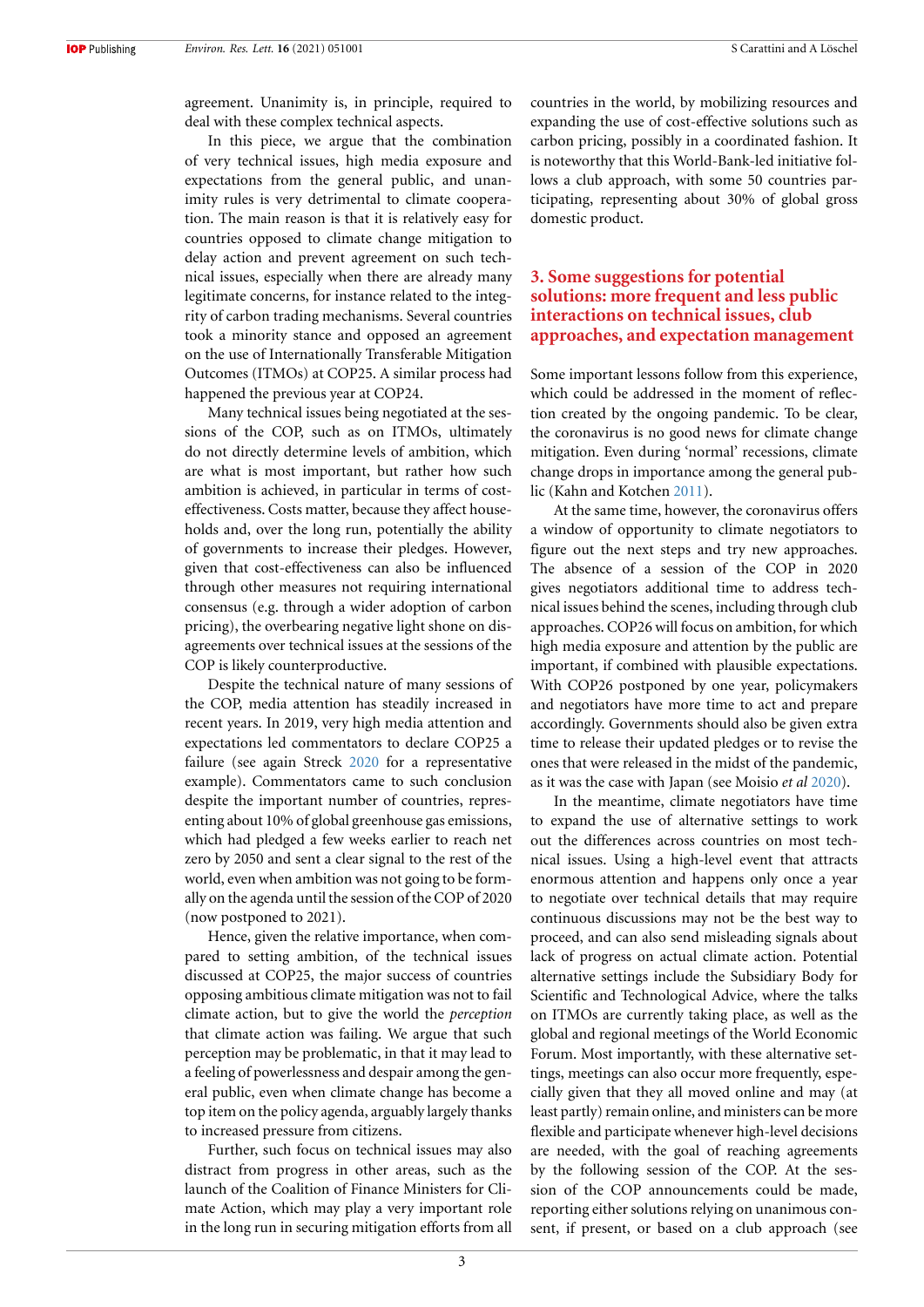below). In terms of frequency of meetings, it is worthwhile noting that the Intergovernmental Panel on Climate Change (IPCC), the large United Nations body tasked to condense in regular reports the scientific evidence on climate change, has already experimented with biweekly virtual, rather than biannual face-to-face meetings, bringing on the same online platform hundreds of researchers from all over the world to write its 6th assessment report. Important lessons may also be drawn, on both content and the way of operating, from the Taskforce on Scaling Voluntary Carbon Markets, launched by the United Kingdom.

Club approaches can also reduce the incentive of recalcitrant countries to try to hinder progress on matters requiring unanimous support. Negotiations on technical issues could drag for years, but incentives to reach a compromise may be stronger if recalcitrant countries knew that most other countries would move on with temporary measures absent a unanimous agreement, unless there is a specific need for a uniform rule. Hence, club approaches could be used to devise such alternative solutions (see Keohane and Victor [2016](#page-6-8)). Those clubs would have like-minded countries as members, along the lines of the meeting called by French President Emmanuel Macron in December 2017. Clubs should ideally also serve the interests of the least developed countries and small island developing states, as in the case of the Coalition of Finance Ministers for Climate Action, whose goals include a specific focus on developing countries, such as the identification of measures to address the issue of high cost of capital for adaptation and mitigation investments in such countries.

Club approaches can be especially effective at times in which global leadership may be lacking, which was one of President Macron's goals in organizing a meeting of selected countries to signal their continued commitment to climate change mitigation despite the announcement by the United States to withdraw from the Paris Agreement. Club approaches can also provide signals of cooperation in periods in which unanimity-based approaches may not. Additional clubs could emerge around carbon pricing, which, coupled with border tariffs, has the potential to lead to emissions reductions not only among the club members but also among outsiders (Nordhaus [2015](#page-6-4), Carattini *et al* [2019a\)](#page-6-9). Club approaches can also be used to fast track negotiations on items requiring uniform rules, although success may only be partial, as with the pre-COP25 meeting organized under the Costa Rican leadership and leading to the San José Principles, a set of rules on ITMOs to which 32 countries agreed. Switzerland and Peru, for instance, recently entered into a bilateral agreement for carbon offsetting in Peru to count as reductions for Switzerland under the Paris Agreement, without double counting. The World Bank-led Climate Market Club has a similar aim. Alternatives to

unanimous consensus can help fast tracking negotiations if they can reduce the incentive for recalcitrant countries to intentionally delay action to give the world the impression that no cooperation can be achieved on climate matters. The World Bank and other entities active in realizing such initiatives could play a crucial role in harnessing their potential and ensure that these initiatives are perceived as credible 'threats' to inaction. While an excessive use of club approaches may undermine the functioning of the COP and lead to a fragmentation of climate negotiations, we consider the risk of exceeding in the use of club approaches rather remote at the moment.

With the two suggestions for potential solutions that we just outlined, more frequent and less public meetings and the intensification of club approaches, many of the interrelated issues that influence ambition may be addressed in large part before COP26, which could thus focus on increasing, and homogenizing, pledges. Given the current pandemic, policymakers around the world need to respond to the urgent demands of their citizens. Resources and highlevel governmental attention are limited. Increasing ambition is compatible with recovery programs and so is carbon pricing, especially if it provides dividends to citizens (see Carattini *et al* [2019a](#page-6-9)).

The third suggestion focuses on expectation management. United Nations leaders have now time to work on their ability to manage expectations, which may also include downplaying the importance of some rounds of negotiations, when these focus mostly on issues of technical nature. Countries whose interest is in delaying climate action have all the incentives to make sure that global citizens' perception is that of faltering cooperation and United Nations leaders have the responsibility to manage expectations and align perceptions with actual progress. While sessions of the COP also serve as venues for exchanging ideas and for networking, a more austere and insulated setting may be more conducive to actual progress when the focus of the negotiations is represented by tedious and technical aspects of climate change mitigation. Currently the sessions of the COP aim at achieving many goals, but there may be a trade-off between breadth and the ability of reaching such goals, including the core objective of advancing climate negotiations. Moreover, when setting expectations, it would also be useful for United Nations leaders to expand efforts to communicate how much has already been achieved with respect to business as usual, and not only how much remains to be done. The IPCC can offer again an example, with its outreach activities. Virtual forums allow the UNFCCC to engage more with stakeholders, to educate them on the functioning of negotiations, to report on progress, as well as to receive feedback.

Efforts by United Nations leaders to manage expectations may not necessarily convince environmentalists or the general public. Hence, influential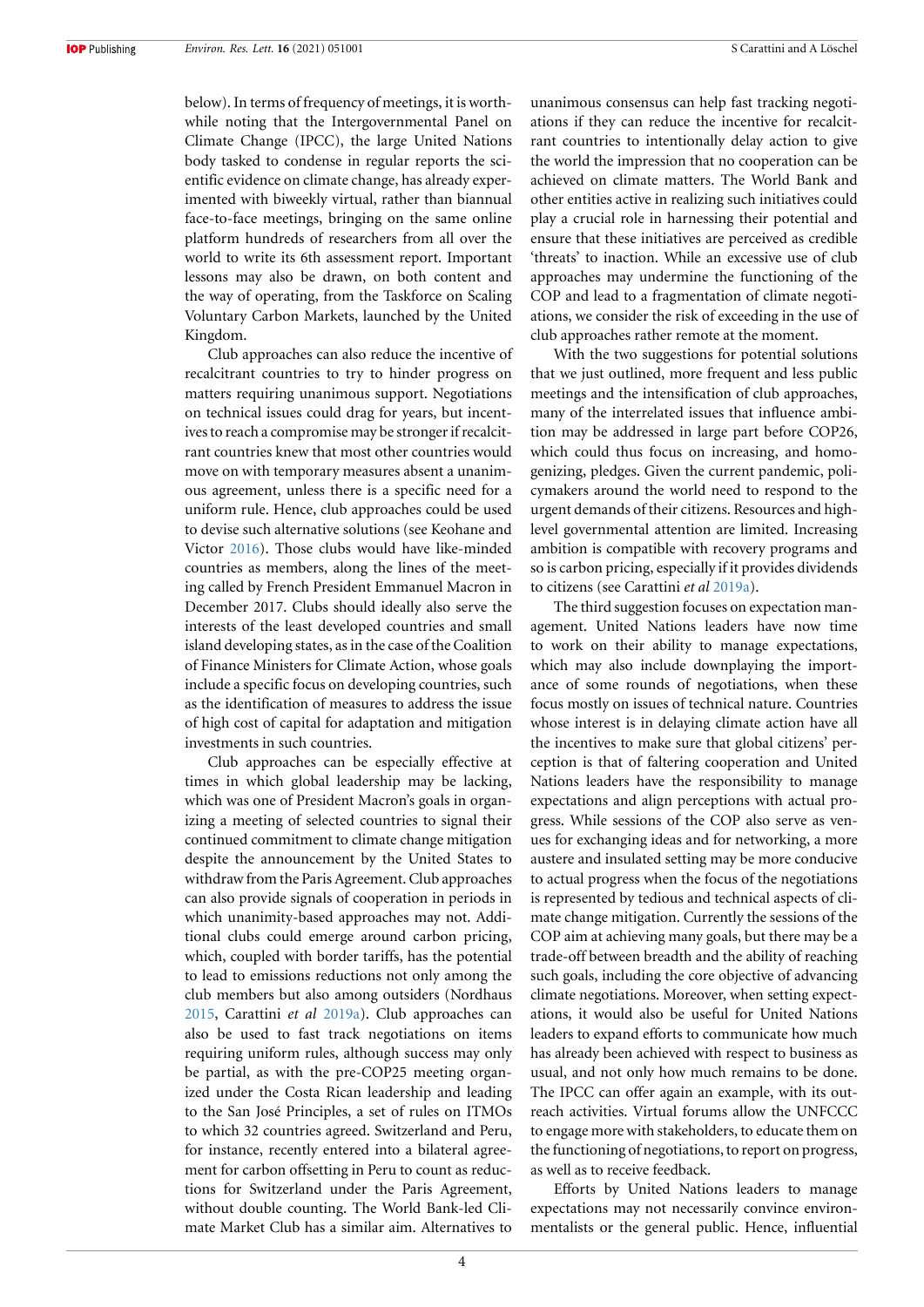environmentalists also have a role to play, and so do seasoned commentators and academics, in particular in helping addressing information asymmetries. For instance, influential environmentalists could get more accustomed with the functioning of the sessions of the COP, so to inform the general public when stakes are high and when they are not. Influential environmentalists could also become more experienced at walking that thin line between putting pressure on negotiators and policymakers to increase ambition and making sure that immediate expectations are not unattainable, not to inadvertently play in the hands of countries opposed to climate action. Praising achievements by negotiators, and by governments on domestic action, can be as important as reminding them that more needs to be done. Policymakers may not have strong incentives to act if they feel that environmentalists are never happy and that they would not be politically rewarded for their actions. Further, environmentalists could try to channel their forces in strategic ways to further mobilize voters in recalcitrant countries, including countries with formal democratic institutions such as Australia and Brazil.

At COP26, stakes will be very high, with the expectation that most countries will have by then communicated updated, more ambitious nationally determined contributions (NDCs), providing the first opportunity to gage global progress on near-midterm climate actions through the NDCs and longterm targets through net-zero announcements and other mitigation strategies. Influential environmentalists can play a crucial role in shifting attention to the most relevant aspect of the international negotiations, which is short-run and long-term ambition, rather than technical issues, and contribute to the effectiveness of the 'naming and shaming' process implicitly included in the bottom-up approach introduced at the session of the COP of 2015.

#### <span id="page-5-0"></span>**4. Conclusions**

In 2015, the world witnessed the introduction of a landmark climate agreement, the Paris Agreement. With it, countries pledged to provide emissions reductions that, taken together, would be able to keep temperature increases within 3 *◦*C above pre-industrial levels. While environmentalists keep reminding the public that 3 *◦*C is way above the window provided by climate scientists to avoid severe climate damages, which is set between 1.5 *◦*C and 2 *◦*C, we would consider 3 *◦*C a rather important starting point on which to build to narrow this gap, compared with the alternative scenarios that were on the table until a few years ago. Indeed, over the last few years, the most pessimistic climate change scenarios (such as SSP5-8.5 and SSP3-7.0) have become increasingly less likely, while scenarios implying less interference with the climate system (such as SSP4-6.0 or SSP2- 4.5) have become increasingly likely, an important progress that we should not dismiss (Hausfather and Peters [2020](#page-6-10)).

Further, during 2019 alone, 60 countries, as well as the states of California and New York, pledged to become carbon neutral by 2050. In 2020, China pledged to become carbon neutral by 2060. These pledges further contribute to reduce the gap with the 1.5 *◦*C–2 *◦*C goal. According to the Emissions Gap Report 2020 by the United Nations Environment Programme, 'the growing number of countries that are committing to net-zero emissions goals by around mid-century is the most significant and encouraging climate policy development' (UNEP [2020](#page-6-11), p 17). The current pledges are only a starting point: countries are expected to continue to regularly increase their ambition. While some scholars are quick to stress that pledges are not policies and that there is no enforcement mechanism in the Paris Agreement (see Harstad [2018](#page-6-12) for a discussion), others, such as Carattini *et al* [\(2019b\)](#page-6-5), Sakamoto and Karp([2019\)](#page-6-13), and Figueres([2020\)](#page-6-14), stress the importance of maintaining some degree of optimism, as it is a crucial ingredient for success in international climate negotiations. As aptly described by Figueres([2020,](#page-6-14) p 471), 'when the Paris agreement was achieved, the optimism that people felt about the future was palpable—but, in fact, optimism had been the primary input.'

Hence, important progress on climate change mitigation is currently being made. In this piece, we argue that the combination of very high interest by the media and concerned citizens, very high expectations, and a narrow focus on technical issues for which unanimous consensus is required may lead to a persistent perception of failure beyond what is justified by actual progress by negotiators and policymakers.

As a result, we suggest three types of potential solutions. First, more frequent and less public meetings on technical issues. Second, an intensification of the use of club approaches, not only to circumvent gridlock but also to reduce the incentive for recalcitrant countries to slow down negotiations on technical issues simply to provide the world with the perception of faltering cooperation on climate change mitigation. Third, better expectation management, to ensure that delays on technical issues are not communicated or perceived as general failures of international cooperation.

#### **Data availability statement**

All data that support the findings of this study are included within the article (and any supplementary files).